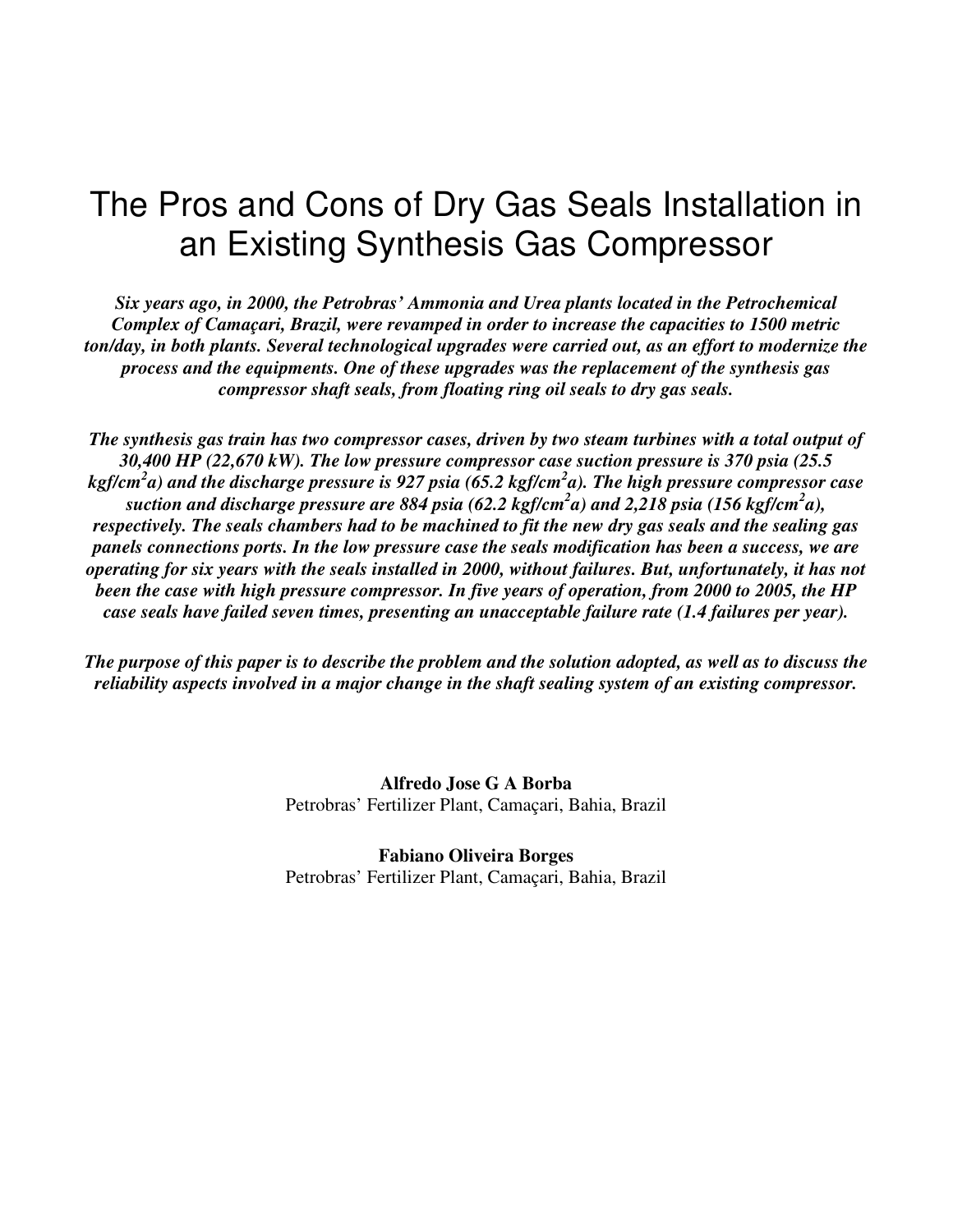#### **Introduction**

echnological updates have proven to be a major factor in companies competitiveness, either increasing productivity and ef**ficiency** of the processes or making the work safer ficiency of the processes or making the work safer and environmentally friendly. But, we should be careful when making decisions that lead to technological changes, for newer technology does not necessarily mean better solutions to problems or improvement in a machine performance.

Every technology has its own limitations and application range, which we have to take in consideration when designing a new machine or just carrying out a modification in an existing one. It's not different with the dry gas seal technology that, even not being new in concept, is relatively new in applications. Bringing several welcome improvements in centrifugal compressor shaft sealing, dry gas seals have quickly become the type of seal most used by the centrifugal compressors manufacturer. This paper discusses the reliability aspects involved in a major change in the shaft sealing system of an existing compressor, briefly reviews the dry gas seal concept and compares its advantages and limitations with the traditional types of shaft seals, presenting the available bibliography, as well as our own experience with the conversion of a syn gas compressors shaft seals, from floating ring oil seals to dry gas seals.

## **Dry Gas Seals**

The dry gas seal concept is not a new one, but its application in centrifugal compressor shaft sealing has boomed just in last decade or so. Over 80% of centrifugal compressors manufactured nowadays use dry gas seals (Stahley, 2001). It works like a mechanical seal, with a rotating ring running against a stationary ring, but without any liquid lubricating the "contacting" faces. The stationary ring (or primary ring) is pushed toward the rotating ring (or mating ring) by springs. Spiral grooves in the rotating ring (**Figure 2**) generate fluid-dynamic forces that lift the stationary ring

off, forming a narrow gap between the rings. So, when running, the seal faces have no contact. The gap varies from 3 to 10 microns depending on the seal type (Godse, 2000) and is determined by the equilibrium between the force due the gas pressure, springs force and pressure force developed by the mating ring grooves.

Dry gas seals are available in several configurations: single, double-opposed and tandem (API 617). The tandem type is the most used in process gas service, mainly in high pressure and/or hazardous gas applications.

**Figure 1** shows a typical tandem dry gas seal assembly, where the spiral grooves can be seen on the mating rings.



**Figure 1: Typical Tandem Gas Seal Assembly**





**Figure 2: Standard Unidirectional Groove Design - Courtesy of John Crane -**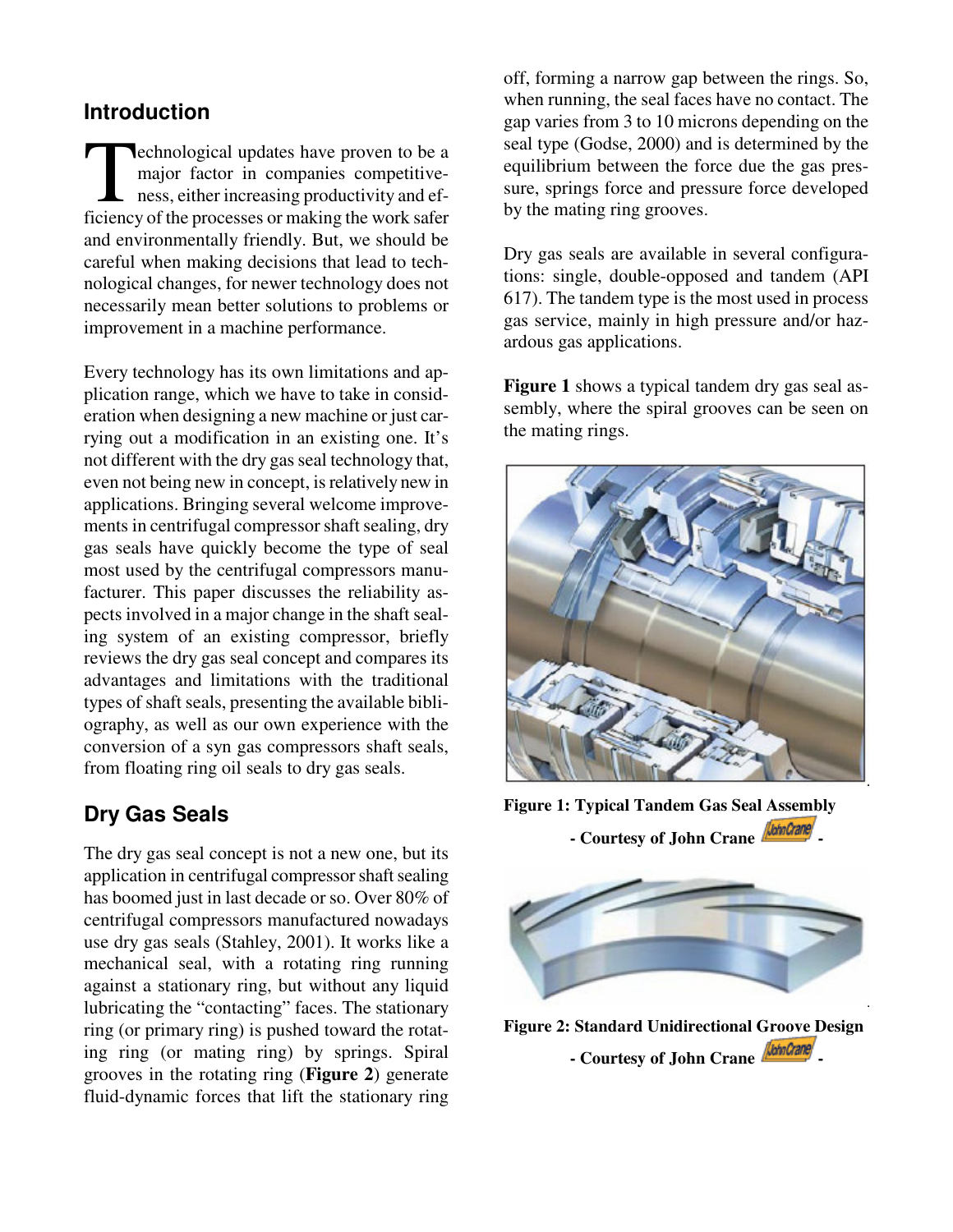Due to the very narrow gap between the mating and the primary rings the gas in the seal chamber shall be clean and dry, forsolid particle larger than 3 microns(Stahley, 2003) can wear the ringsfaces out, and liquid particles in the gas make the creation of pressure force between the rings difficult, causing the mating and primary rings running contact, leading to the seal failure due to rings faces premature wear and high temperature. That's why the dry gas seal needs a filtered gas injection in the chamber between the seal and the process gas. The seal gas may come from the compressor discharge or from others sources of clean and dry gas, and is injected with a pressure about 10 psi above the process gas pressure. Needless to say that the seal gas conditioning system is asimportant asthe seal itself.

It is necessary, also, to avoid allowing the bearing lubrication oil to reach the seal faces. It'sthe function of the barrier seal installed in the bearing side end of gas seal cartridge.

**Figure 3** shows a cross-sectional view of typical tandem gas seal, detailing all seal components and seal gas / barrier gas inlet ports, and gas leakage ports.



**Figure 3: Cross-sectional view of a Typical Tandem Gas Seal**

**- Courtesy of John Crane -**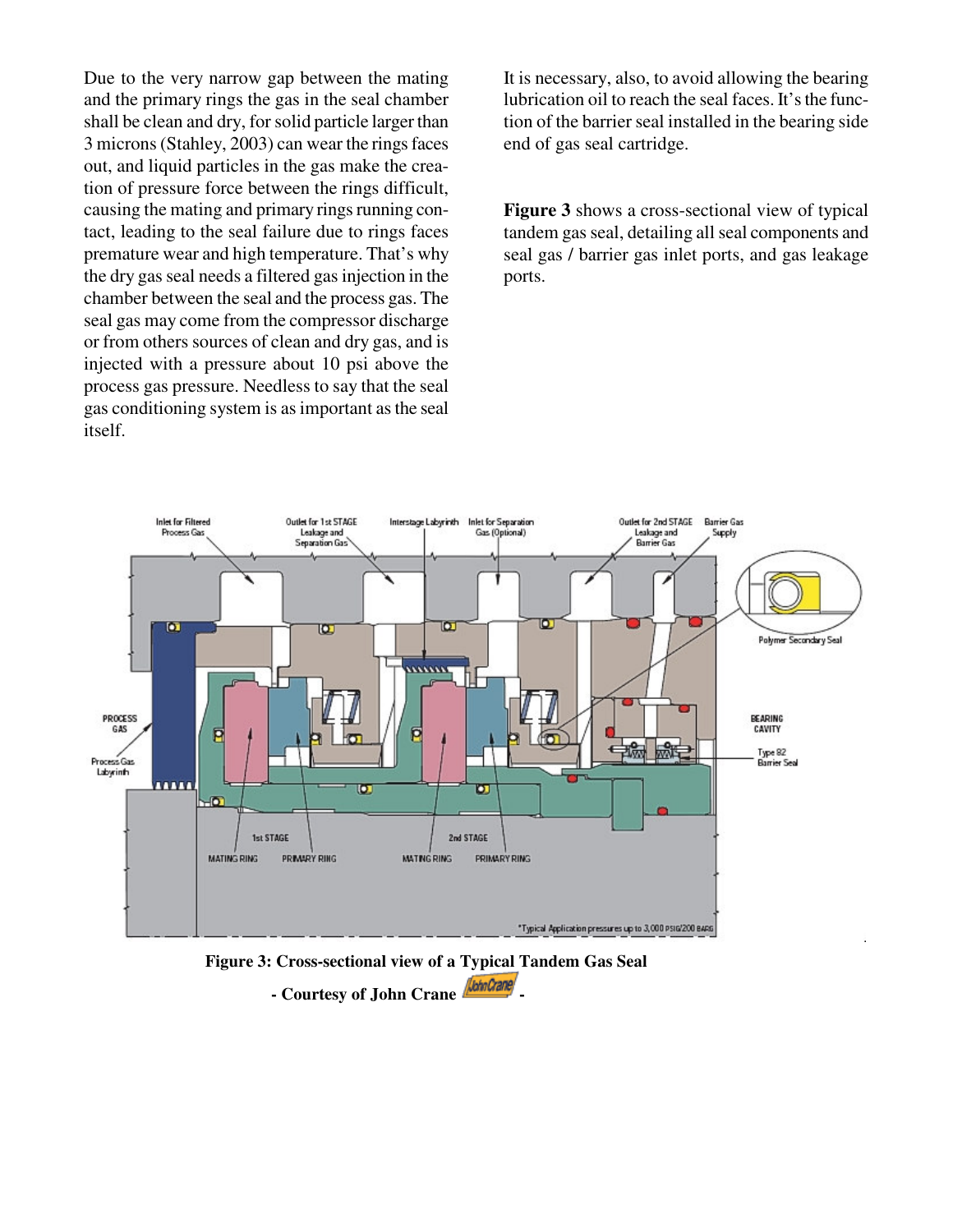### **Shaft Seal Types Comparison**

**Table 1** shows a comparative economic evaluation of oil seals (**Wet Seals**) and dry gas seals (Bloch, 1998).

|                     | <b>Wet Seals</b>             | <b>Dry Gas Seals</b> |
|---------------------|------------------------------|----------------------|
| Seal oil support    | Pumps, reservoirs,           | None                 |
| system costs        | filters, Traps,              |                      |
|                     | coolers, consoles.           |                      |
| Seal oil consump-   | 1-100 gallons/day            | No seal oil          |
| tion                |                              |                      |
| Maintenance         | A major expendi-             | Negligible           |
| costs               | ture over equipment          |                      |
|                     | life                         |                      |
| <b>Energy Costs</b> | Seal power loss:             | $1-2$ HP             |
|                     | $10-30$ HP                   |                      |
|                     | Unit driven pumps:           |                      |
|                     | 20-100 HP                    |                      |
| Process gas leak-   | 25 SCFM & Higher             | $< 2$ SCFM           |
| age                 |                              |                      |
| Oil contamination   | Of Pipeline: High            | None                 |
|                     | clean up costs               |                      |
|                     | Of Process: Cata-            |                      |
|                     | lyst Poisoning               |                      |
| Toxic and corro-    | <b>Buffer</b><br>gas<br>con- | 2-4 SCFM             |
| sive applications   | sumption (eg $N_2$ ):        |                      |
|                     | 40-70 SCFM                   |                      |
| Unscheduled         | High downtime                | Very reliable        |
| shutdowns           | costs                        |                      |
| Aborted startups    | Frequent                     | Rare                 |

| anı<br>16 |  |
|-----------|--|
|-----------|--|

The table, presented by Heinz Bloch (1998), deserves some comments:

- It was considered that the dry gas seal system has been design within state of the art, presenting, therefore, a very high reliability and low maintenance costs.
- The costs related with the oil support system (Maintenance costs and energy costs) are a major factor in wet seals disadvantage, comparing with dry gas seals.
- $\blacksquare$  The costs related with oil contaminations are, also, an important factor in favor of dry gas seals.

A key difference between the wet seals and dry gas seals is the support systems. While the gas being compressed is not a major issue in wet seals design, the knowledge of the gas composition, cleanness and presence of liquid, at the entire operating range and all possible process variations that can change the gas specification, are some of the most important design requirements for a reliable dry gas seal operation.

J. Delrahim (2005), from John Crane Inc., affirms that "*Analyzing dry gas compressorsealsreceived from the field for refurbishment validates that most seal failures result from lack of clean and dry buffer gas*". He wrote, also, *"…Common control system designs for gas seals consist of filtration, regulation and monitoring. However, although these control systems typically offer elaborate monitoring and regulation features, the filtration issue is often overlooked. In most cases, users and contractors initially choose standard filtration on virtually every application, regardless of gas composition and/or presence of liquid or condensation occurring in certain gas mixtures…*".

In that sense, R. Aimone (2007), says that "*In reviewing dry gas seal failures experienced in 2006 and previous years, our conclusion is that in a majority of cases, the root cause is that the seal and system configuration were not designed to handle all the actualsite operating conditions, including startup, shut-down and upsets that should and could have been anticipated"*

**Figures 4, 5 and 6** show a typical differential pressure control support system for tandem dry gas seals (API 614). The standard duplex filters used in this kind of system are not supposed to remove all solid particles and/or liquid of a dirty and/or wet seal gas. For that purpose a properly designed gas conditioning system shall be used, in order to consistently supply pressured, clean and dry gas to seals, either in steady-state operating range or on startups and shutdown transients.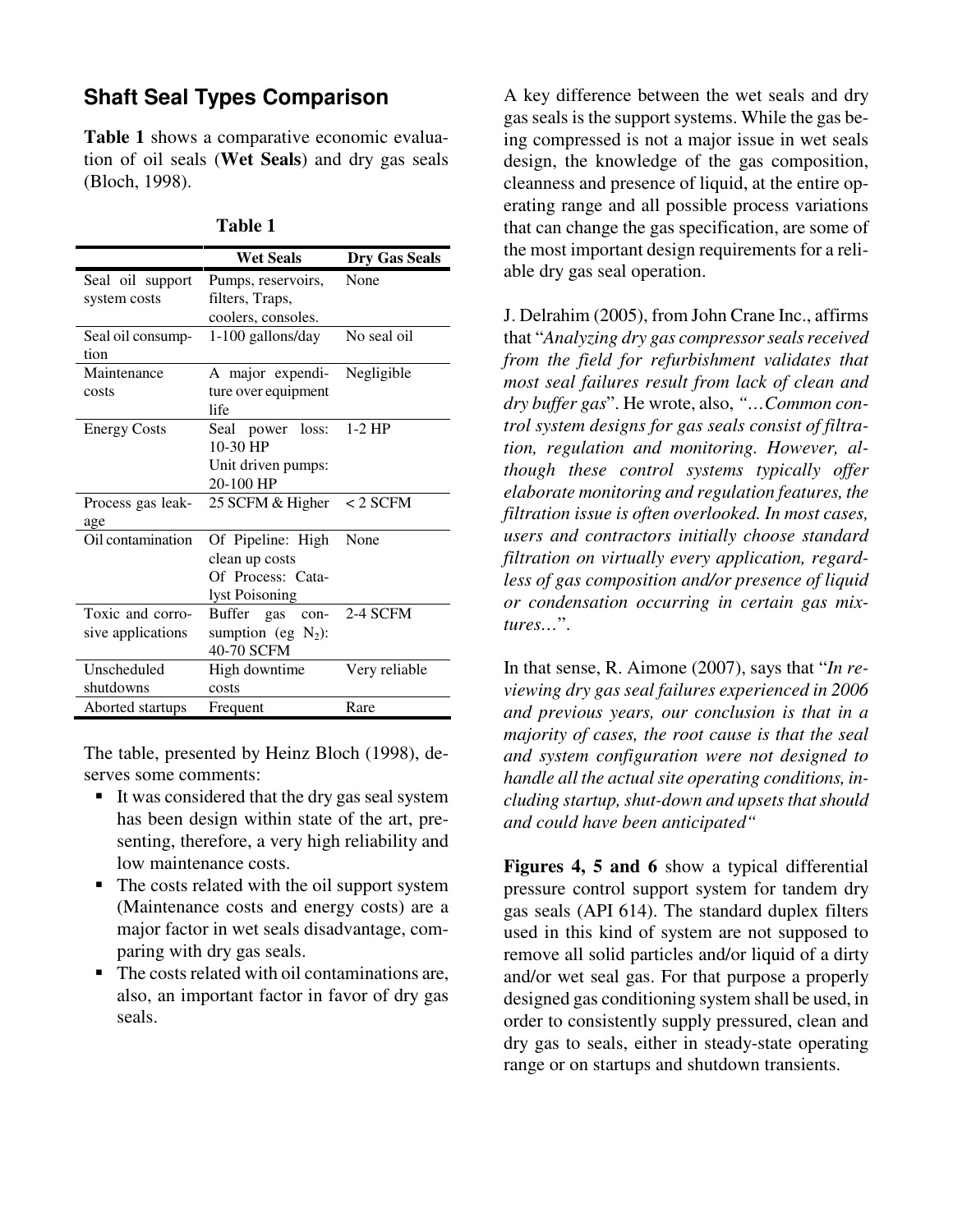

**Figure 4: Tandem Dry Gas Seals Support System Schematic - Courtesy of American Petroleum Institute -**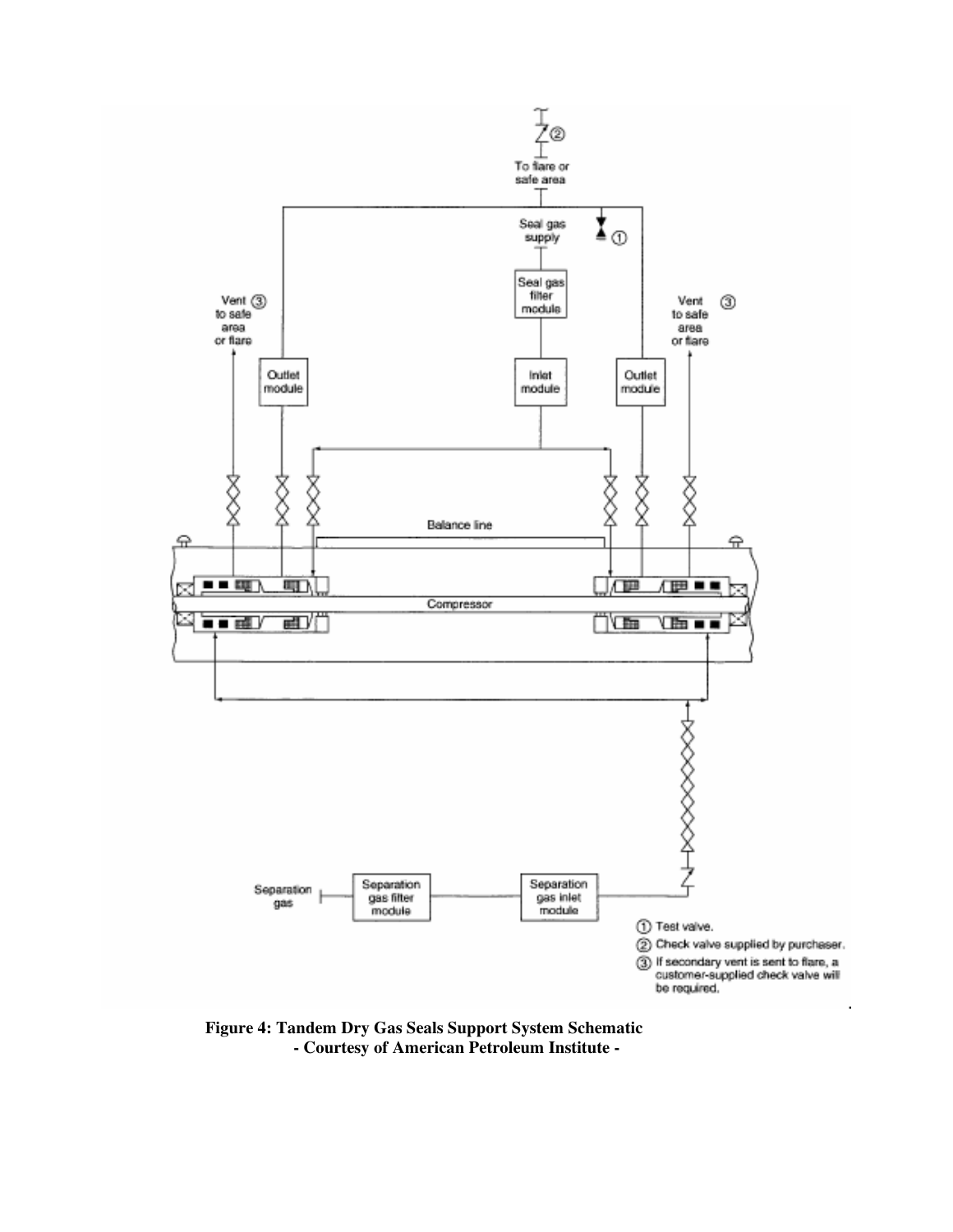

**Figure 5: Seal Gas Filter Module - Courtesy of American Petroleum Institute -**



**Figure 6: Differential Pressure Control - Courtesy of American Petroleum Institute -**

### **Why Change? (The Pros)**

This is a question everyone should ask before deciding to change the original design of a system or a machine component that has been operating. An important step in a successful conversion from wet seals to dry gas seal is to know all the aspects of the new technology.

The benefits that well-engineered dry gas seals systems can present are:

- **Reliability improvement**. The mean dry gas seals failure rate is around 0.175 failures/year, meaning that we could expect one failure every six years orso (Bloch, 2005). The larger quantity of accessories in the support system is the cause of the highest percentage of downtime for a compressor using wet seals (Natural Gas STAR Partners, 2003).
- **Reduction of unscheduled downtime**, as a result of reliability improvement.
- **Elimination of oil leakage into the compressor**, avoiding the problems and costs related to process contamination.
- **Elimination of lubrication and control oil contamination with process gas**. The sour seal oil reclamation, through degassing tanks into the main oil reservoir, often leads to undesirable oil system contamination.
- **Elimination of the seal oil consumption costs**, including the costs to disposal or reclamation of the sour seal oil.
- **Reduction of operating costs**. The power loss in dry gas seals is much less; as well the energy to operate the seal oil pumps is eliminated.
- **Reduction of maintenance costs**. The wet seal system has many more components that need maintenance effort (e.g., pumps, motors and/or turbines, coolers, control valves, relief valves, etc).
- **Reduction of gas emission.** The wet seals gas leakage, from the traps vent as well as from the sour oil degassing process, is something between 40 to 200 scfm, while dry gas seals leak at a rate of 0.5 to 3 scfm (Natural Gas STAR Partners, 2003).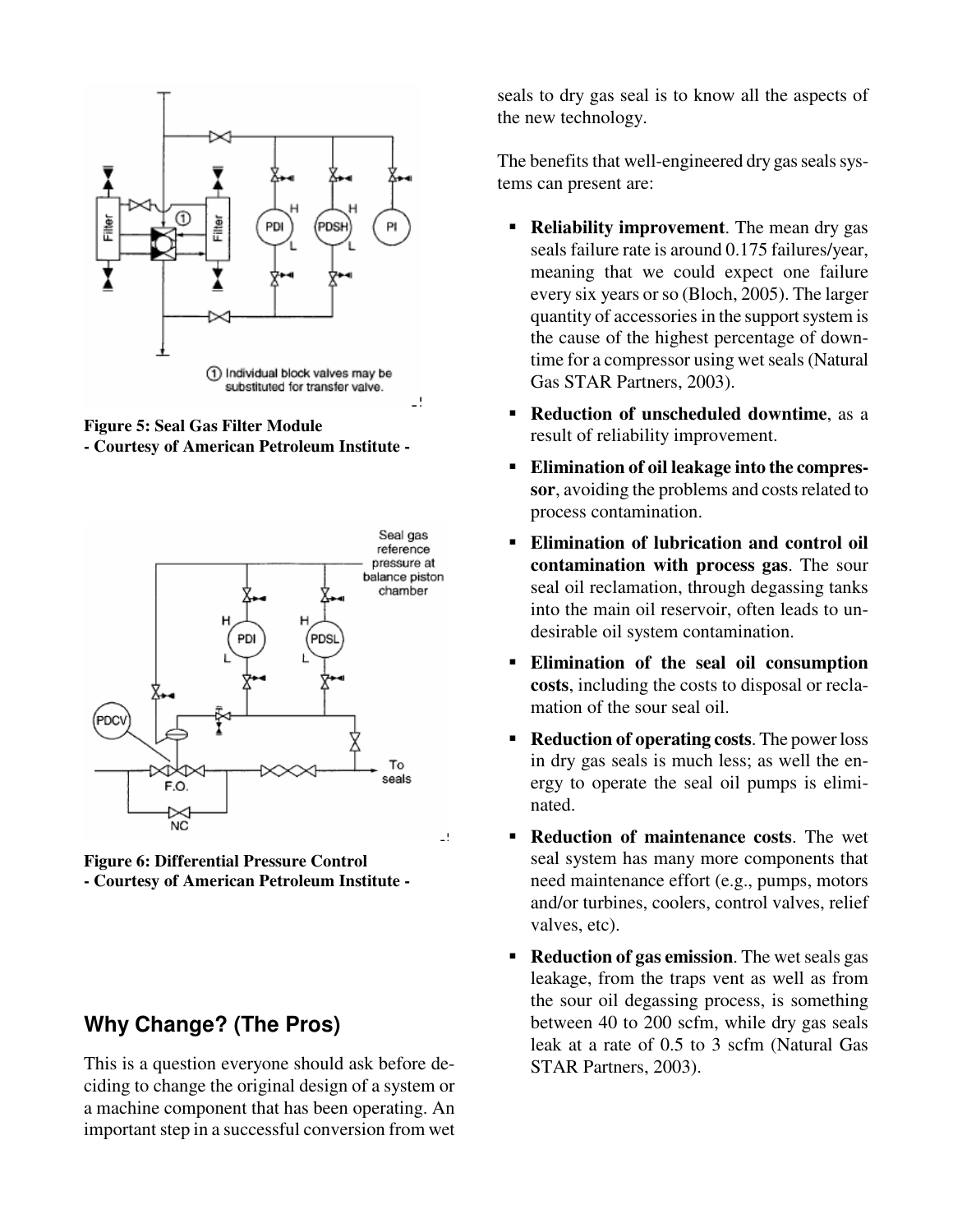# **Why Change? (The Cons)**

Unfortunately, every technology has its own limitations.

Listed below are the disadvantage dry gas seals systems can present, taken into account the replacement of existing wet seals:

- **Necessity of compressor heads machining.** In order to provide gas ports and accommodate the dry gas seals, it's often necessary to machine compressor heads (Stahley, 2003).
- **Changesin compressor rotor dynamics.** The wet seals act as dampers and, so, influence the rotor dynamics characteristics of the compressor, as critical speeds, amplification factor and logarithmic decrement. Therefore, it's necessary to carry out a complete rotor dynamic analysis (**RDA**) before replacing the oil seals by dry gas seal. If the results of RDA are unsatisfactory additional damping equipment may be required (Stahley, 2003).
- **Highly susceptible to failures due to presence of dirt and/or liquid in the gas**. The wet seals have much less problems with dirty and/or wet gas, while the dry gas seals reliability depends strongly on a system that assures a steady flow of clean and dry gas into the seals chambers.
- **Reliability can be reduced by transient conditions.** During startups, shutdown or idle in low speeds, the dry gas seals lose the capacity of develop the pressure force that keep the narrow gap between the rings faces, being susceptible, so, to premature failures of the rings in plants that have frequents shutdowns.
- **Higher prices.** A dry gas seal cartridge is much more expensive than a floating ring oil seal assembly. A tandem dry gas seal assembly costs between US\$ 50,000.00 and US\$ 60,000.00, while a floating ring oil seal assembly costs between US\$ 20,000.00 and US\$ 30,000.00
- **Higher assembly complexity**. The dry gas seal's support system is less complex than the wet seal's, but the dry gas seal assembly itself is much more complex. The maintenance team only replaces the gas seal cartridges, and sends the used cartridge to refurbishment and static and dynamic test on a test rig in the manufacturer facility. In developing, or underdeveloped, countries this means that seals have to be repaired abroad, and more spares seal cartridges have to be kept in storage than in a country where facilities with test rig are available.
- **Susceptible to failures due to reverse rotation**. The nonsymmetrical spiral grooves are not able to create the pressure force to lift off the primary ring if the compressor runs in reverse rotation. So, if reverse rotation occurs, the seals faces can fail. If reverse rotation is a probable occurrence, bi-directional dry gas seals, which use a symmetrical groove profile, should be considered. Additionally, the unidirectional dry gas seals are different for each compressor end, thus requiring at least two spare seal assemblies for each compressor.
- **Necessity of barrier gas.** It's necessary to avoid that the bearing lubrication oil reaches the seal faces. To doing so, a barrier seal is incorporated in the outboard end of the dry gas seal assembly, and barrier gas is injected into the barrier seal chamber (**Figure** 3). For safety reasons in most cases nitrogen is used as barrier gas. Therefore, a reliable nitrogen source may be necessary.

#### **Case History: A Syn Gas Compressor Seals conversion**

Six years ago, in 2000, the Petrobras' Ammonia and Urea plants located in the Petrochemical Complex of Camaçari, Brazil, were revamped in order to increase the capacities to 1500 metric ton/day, in both plants. Several technological upgrades were carried out, as an effort to modernize the process and the equipments. One of these upgrades wasthe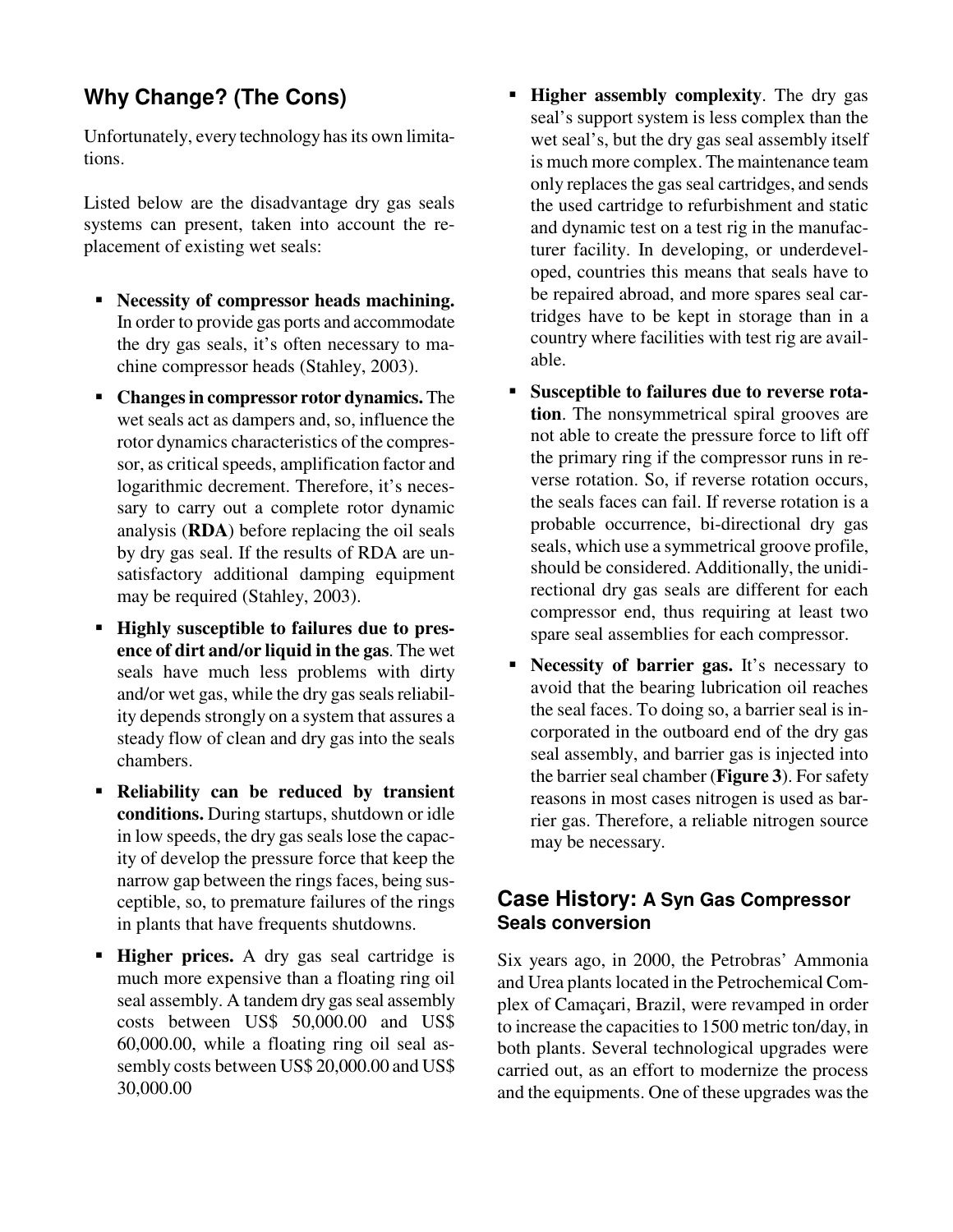replacement of the synthesis gas compressor shaft seals, from floating ring oil seals to dry gas seals.

The synthesis gas train consists of two compressor cases, driven by two steam turbines with a total output of 30,400 HP (22,670 kW). The low pressure compressor case suction pressure is 370 psia  $(25.5 \text{ kgf/cm}^2 a)$  and the discharge pressure is 927 psia (65.2 kgf/cm<sup>2</sup>a). The high pressure compressor case suction and discharge pressure are 884 psia  $(62.2 \text{ kgf/cm}^2 a)$  and 2,218 psia (156 kgf/cm<sup>2</sup>a), respectively.

Over the years, the plant had experienced several process contamination events of oil from the floating ring oil seals system. Adding to this were the costs of sour seal oil disposal. For these reasons the syn gas compressor seals were upgraded to dry gas seals. A proposal was requested from the compressor OEM based only on the synthesis gas composition in normal conditions. The proposed design was installed: two sets of unidirectional tandem dry gas seals with standard seal gas support system (panels), for each compressor cases (**Figure 4**).

Each seal gas panel consisted of a standard filtration module (**Figure 5**), a standard differential pressure control module (**Figure 6**) and a vent leakage monitoring module. The sources of seal gassupply to the panels were the compressor cases discharges.

The compressor cases heads seals chambers had to be machined to fit the new dry gas seals and the seal gas panels connections ports.

In the low pressure case the seals modification has been a success. The plant has operated for more than six years with the seals installed in 2000, without any failure. The low pressure case seal's performance has proven that the existing wet seal conversion to dry gas seal can be very successful.

But, unfortunately, this has not been the case with high pressure compressor case. In five years of operation, from 2000 to 2005, the HP case seals have failed seven times, presenting an unacceptable failure rate of 1.4 failures per year.

What has been gone wrong with the HP case seals conversion? Why was the seals reliability so much different between the two cases? First, consideration was not given to the ammonia synthesis reactor catalyst reduction in startup after plant turnaround. During the reduction there was liquid water in the gas flow to the recycle suction. So, the unexpected water wasthe cause of the first HP case dry gas seals failure, immediately after the seals were installed.

Less than a year after the first failure, the HP case seals failed again. This time a black powder was found in the seal's chambers, clearly indicating that the gas was not as clean as thought. Investigation determined the dirt was coming from the ammonia synthesis reactor catalyst. The filtration module of the seal gas panel was not designed to cope with this kind of dirty gas. To minimize this problem, the HP case source of seal gas supply was changed to a point downstream of the synthesis reactor preheater (121-C), where the gas is cleaner and dry. But during transients in startups and shutdown the seal gas supply point had to be changed back to compressor discharge, upstream of the discharge cooler, causing saturation of the filters. During transients there was not enough differential pressure between the seal gas and the process gas into the compressor case. This allowed the dirty process gasto enter the seal's chambers causing wearing of the seals (**Figures 7 and 8**).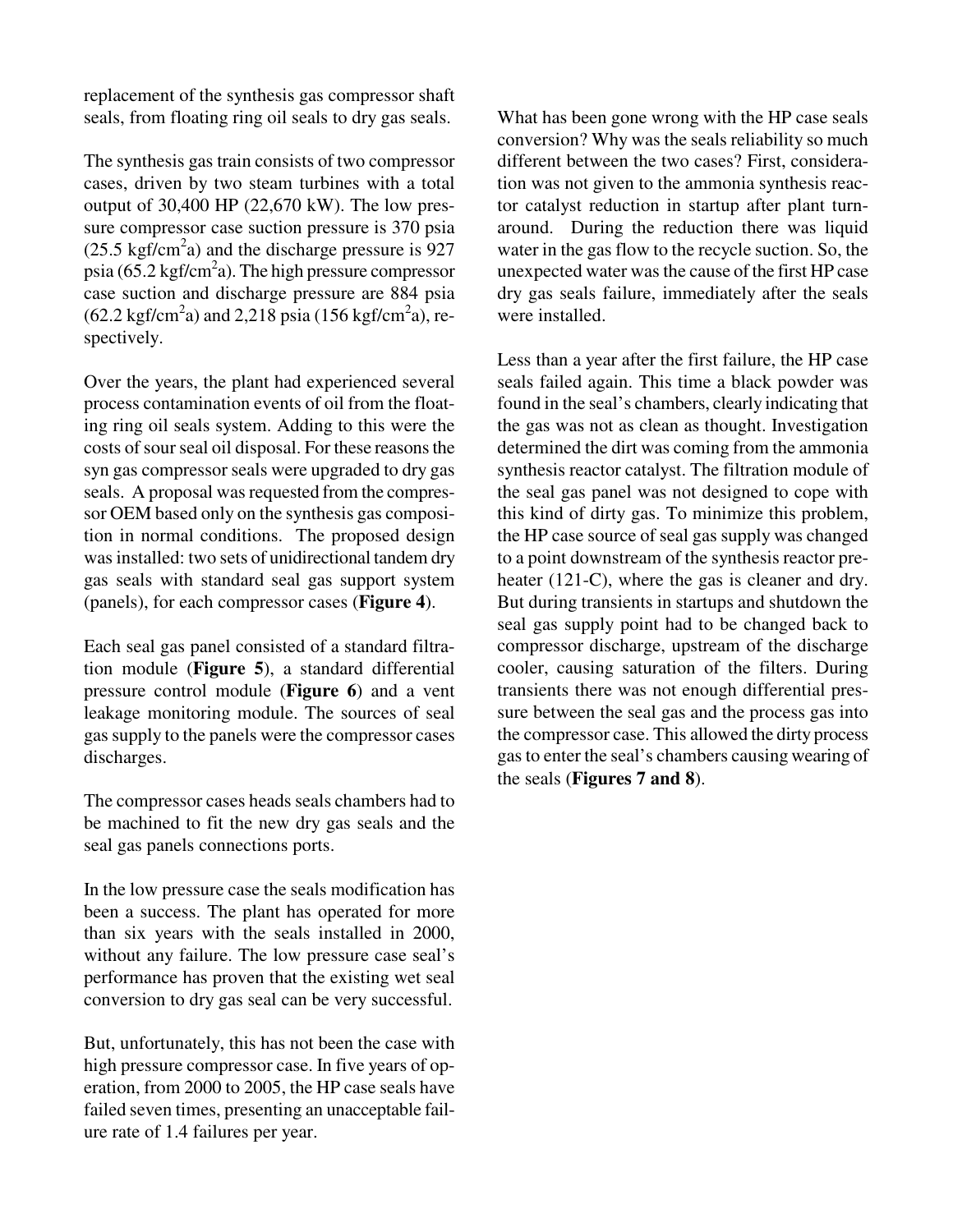

**Figure 7: Damaged Mating Ring**



**Figure 8: Scratches on the Mating Ring**

The reliability improvements used to justify the wet seals replacement, were jeopardized by a seal support system, whose design had not taken into account the actual seal gas conditions.

After review of the failures, the compressor OEM carried out a thorough engineering review of the seal gas supply sources and the existing seal gas support system. Based on the seal composition and operating conditions, a simulation of the seal gas pressure and temperature drops expected acrossthe various components within the gas seal system, has

been done. **Figure 9** shows the seal gas phase diagram for the two source of seal gas supply.



**Figure 9: Seal Gas Phase Diagram**

Based on the review, the compressor OEM proposed the installation of a seal gas conditioning system, upstream of the HP case seal gas panel. As shown on the seal gas phase diagram, both source of seal gas supply have sufficient margin from the dew point of the gas, and therefore no pre-heater was required in the seal gas conditioning system (**Figure 10**).

The conditioning system consisted of:

- One duplex wet gas pre-filter separator, with automatic drains
- One air driven pressure boost system (To keep proper seal gas differential pressure during startups and shutdowns)
- One relief valve
- 316 stainless steel tubing and fittings

All of the system components were mounted on a single stainless steel fabricated panel.

The seal gas conditioning system was installed two years ago and, since then, the compressors seals have operated free of failures.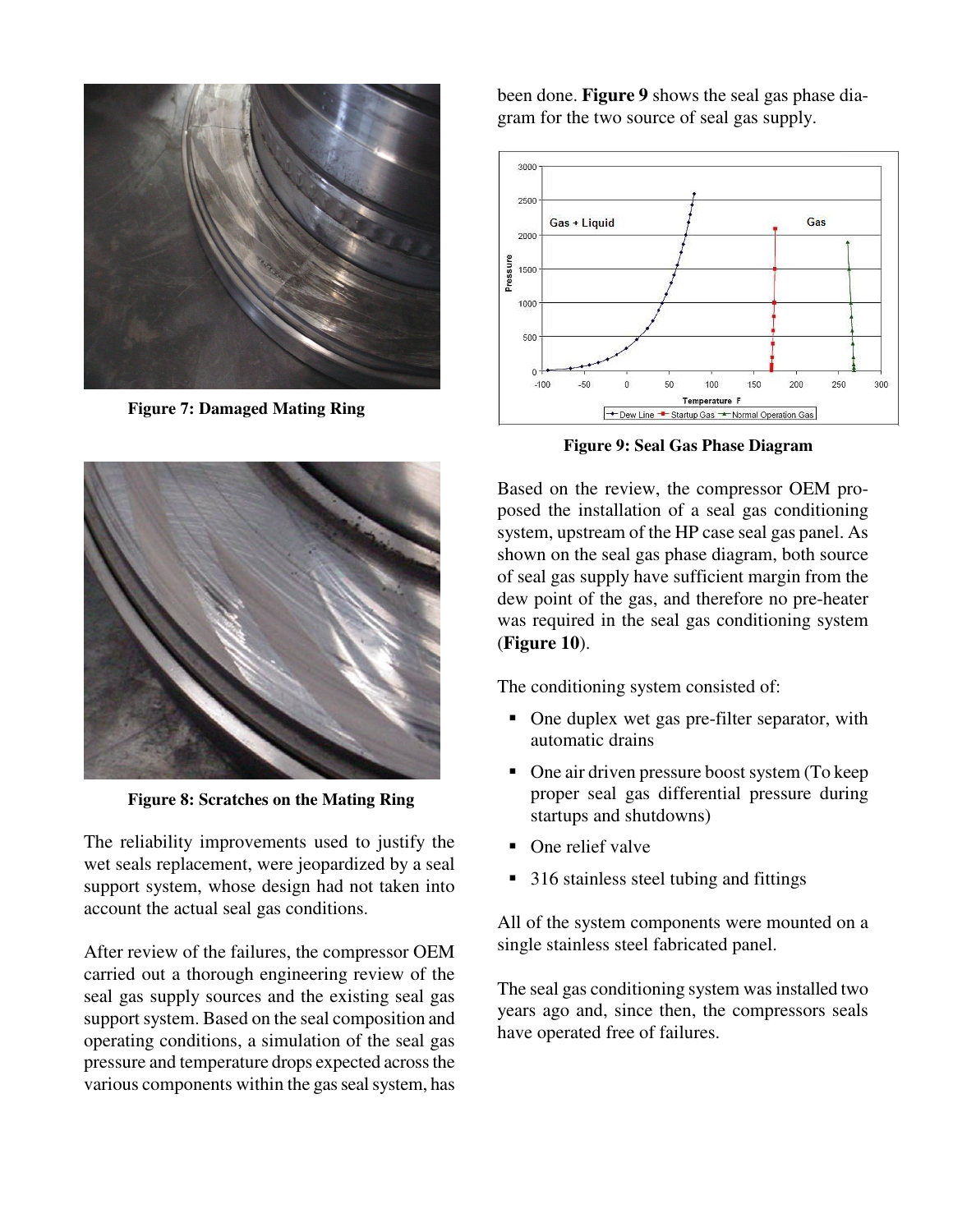

**Figure 10: Seal gas conditioning system**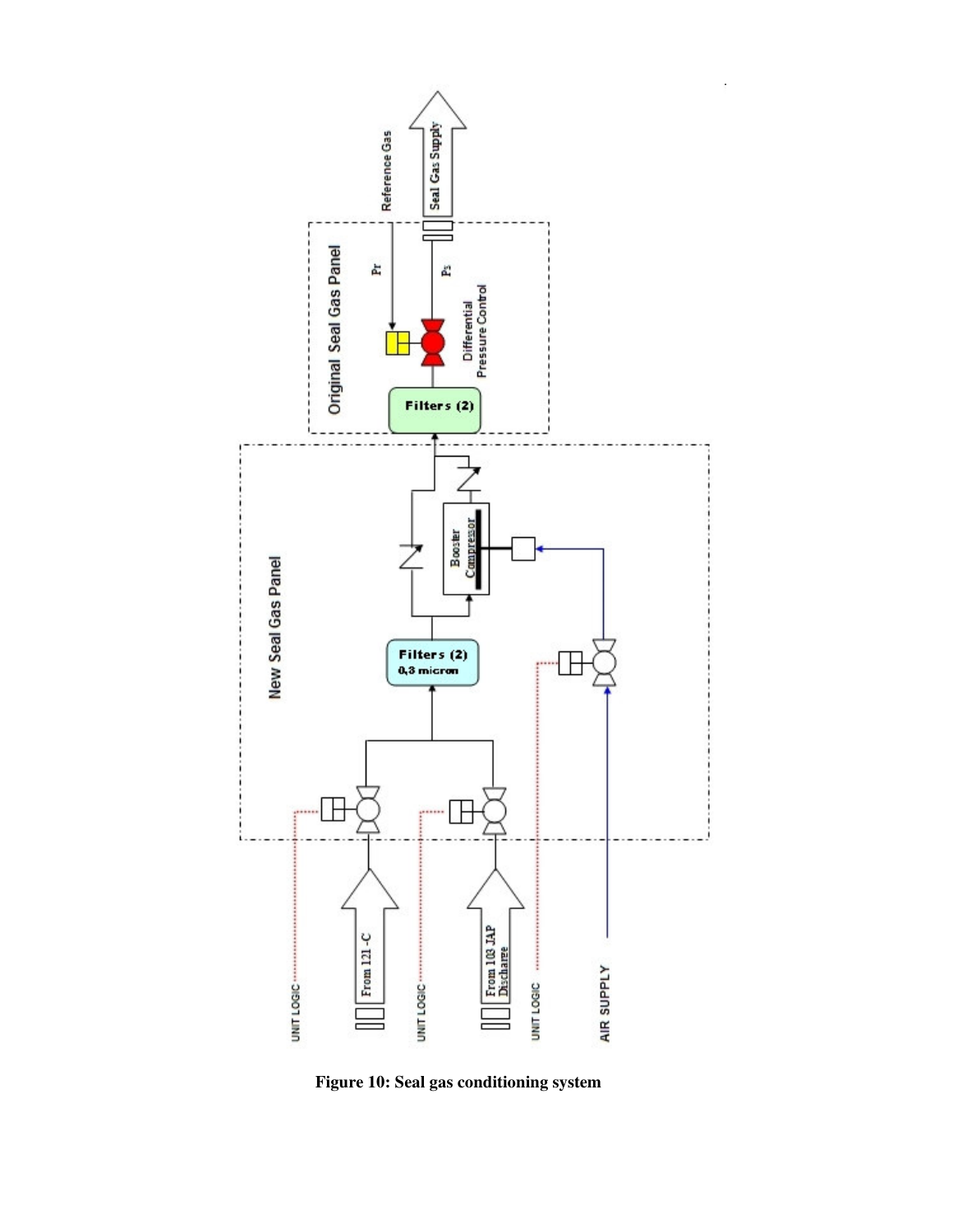# **Conclusion**

Dry gas seal technology development has brought very welcome solutions for the following problems experienced with centrifugal compressors that use wet seals:

- **Process contamination and catalyst poisoning** with oil,
- Unscheduled shutdowns caused by loss of control of seal oil system and/or seal oil pumps/driven failures,
- **Lub/control oil contamination with process** gas.

All of these issues are hoped to now be history. It's hard to think today of purchasing a new centrifugal compressor with other shaft sealing system than dry gas seals.

But, the replacement of existing wet seals by dry gas seals is not a straightforward solution for compressor seals related problems. Before making the final decision be sure that:

- It's the best or the only solution available.
- A comprehensive feasibility study has been done, considering the seals chamber dimensions and ports, compressor rotor dynamics, compressor operating conditions and variations, seal gas and barrier gas supply source, reverse rotation and surge occurrence rates, the slow roll or idle operations at low speed and so on.
- The design does not overlook a seal gas conditioning system that is able to assure a steady flow of clean and dry gas to the seals at the proper pressure in the entire range of operating conditions and on startups/shutdowns. Heinz Bloch (2005) wrote: *"…Consider gas seals only in conjunction with a clean gas supply…*".
- The maintenance facilities and spare parts availability have been assured.

 $\blacksquare$  The maintenance and operating teams training is an important task of the project.

In doing this you will have an acceptable risk for the seals replacement project and can take all the high reliability advantages of a well-engineered dry gas seals system.

#### **Reference**

Stahley, John. S., 2001, "Design, Operation and maintenance Consideration for Improved Dry Gas Seal Reliability in Centrifugal Compressors", Thirtieth Turbomachinery Symposium, Turbomachinery Laboratory, Texas A&M University, College Station, Texas.

Godse, A. G., 2000, "Understand Dry Gas Seals", Hydrocarbon Processing Magazine, February 2000.

Stahley, John. S., 2003, "Mechanical Upgrades to Improve Centrifugal Compressor Operation and Reliability", Dresser-Rand Company, Olean, NY.

Bloch, Heinz P., 1998, "Improving Machinery Reliability", Third Edition, ISBN 0-88415-661-3, Gulf Publishing Company, Houston, Texas, pp. 581 - 593.

Delrahim, J., 2005, "Use Gas Conditioning to Improve Compressor Gas Seal Life", Hydrocarbon Processing Magazine, January 2005.

Aimone, R., Forsthoffer, W., Salzmann, D., 2007, "Dry Gas Seal System: Best Practice for Selection, Which Can Help Prevent Failures", Turbomachinery International, January/February 2007, Vol. 48, No. 1. Pg. 20-21.

Natural Gas STAR Partners, 2003, "Replacing Wet Seals With Dry Seals in Centrifugal Compressors", EPA - Lessons Learned Summaries, November 2003.

API 614, "Lubrication, Shaft-Sealing, and Control-Oil System and Auxiliaries for Petroleum, Chemi